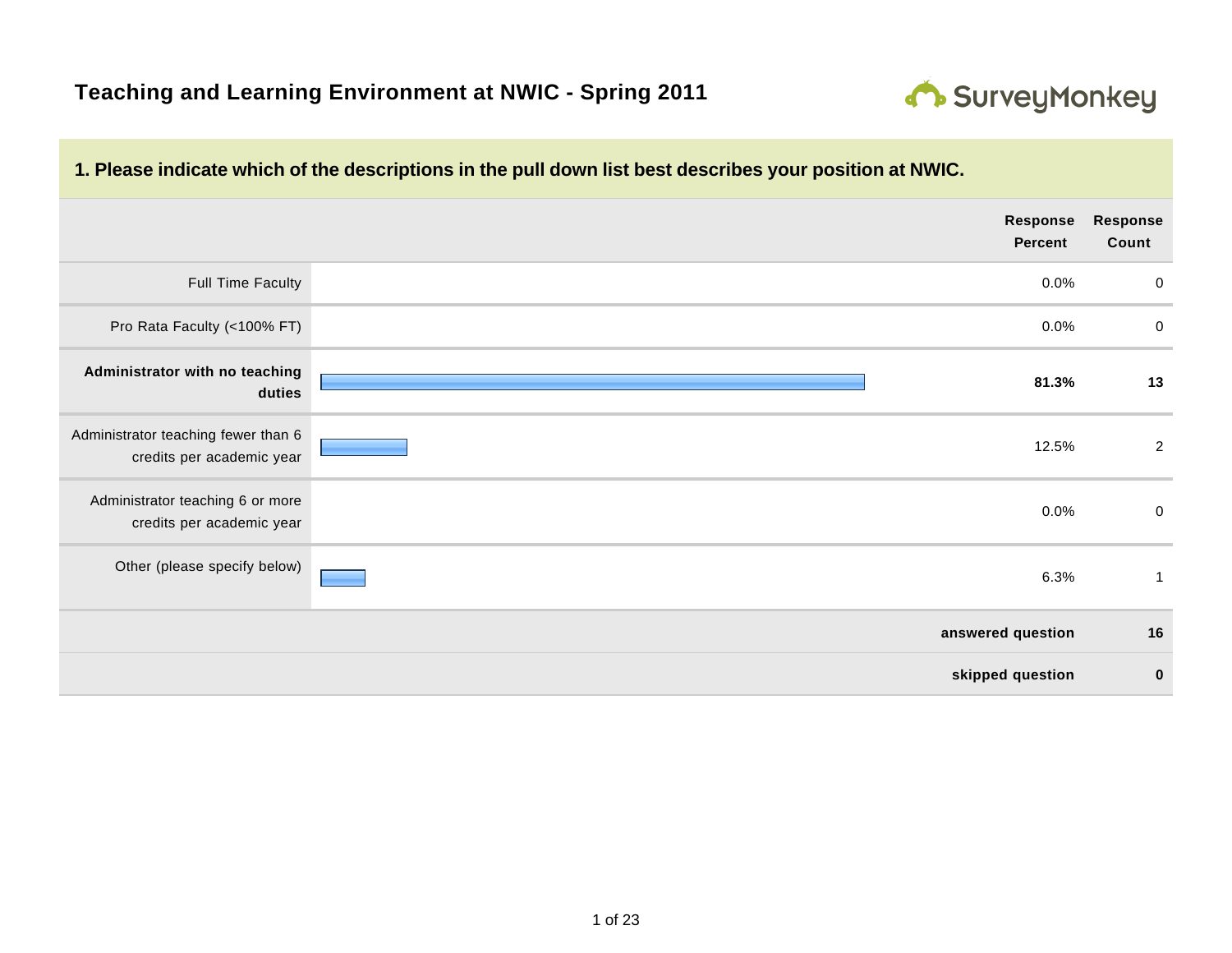# **2. How long have you worked at NWIC?**

|                  | Response<br><b>Percent</b> | Response<br>Count         |
|------------------|----------------------------|---------------------------|
| Less than 1 year |                            | $0.0\%$<br>$\overline{0}$ |
| 1 to 5 years     |                            | 25.0%<br>$\overline{4}$   |
| 5 to 10 years    |                            | 31.3%<br>5                |
| over 10 years    |                            | 43.8%<br>$\mathbf{7}$     |
|                  | answered question          | 16                        |
|                  | skipped question           | $\mathbf 0$               |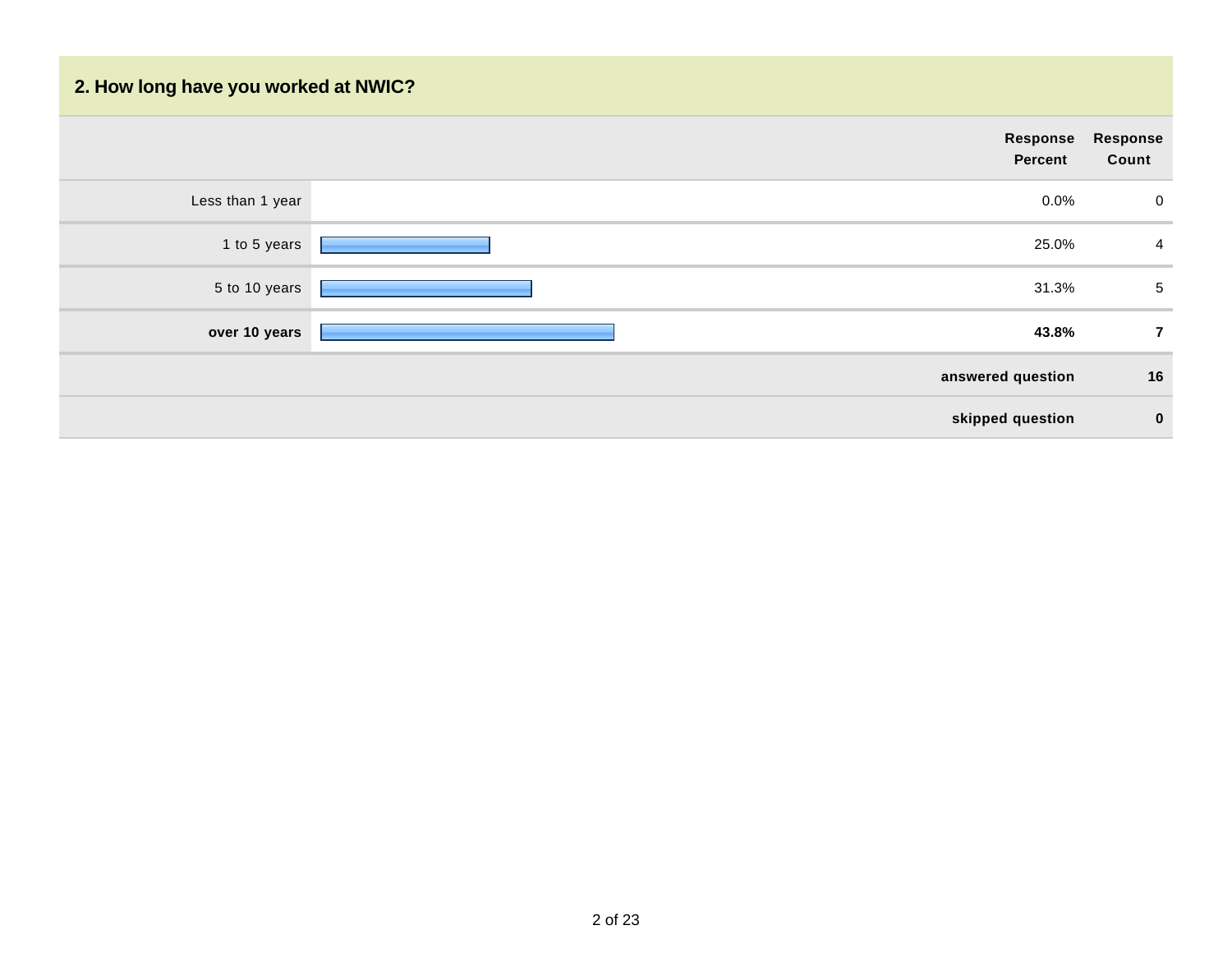# **3. Which academic or program committees have you participated in since September 2009?**

|                                     | Response<br>Percent                                                          | Response<br>Count |
|-------------------------------------|------------------------------------------------------------------------------|-------------------|
| <b>Curriculum Committee</b>         | 50.0%                                                                        | -8                |
| Academic Standards                  | $0.0\%$                                                                      | $\mathbf 0$       |
| First Year Experience               | $0.0\%$                                                                      | $\overline{0}$    |
| Teaching and Learning Committee     | 12.5%                                                                        | 2                 |
| None                                | 12.5%                                                                        | $\overline{2}$    |
| Other (list in comment space below) | 25.0%                                                                        | 4                 |
|                                     | list additional committees below. Separate each committee name with a comma. | 10                |

| answered question | 16 |
|-------------------|----|
| skipped question  |    |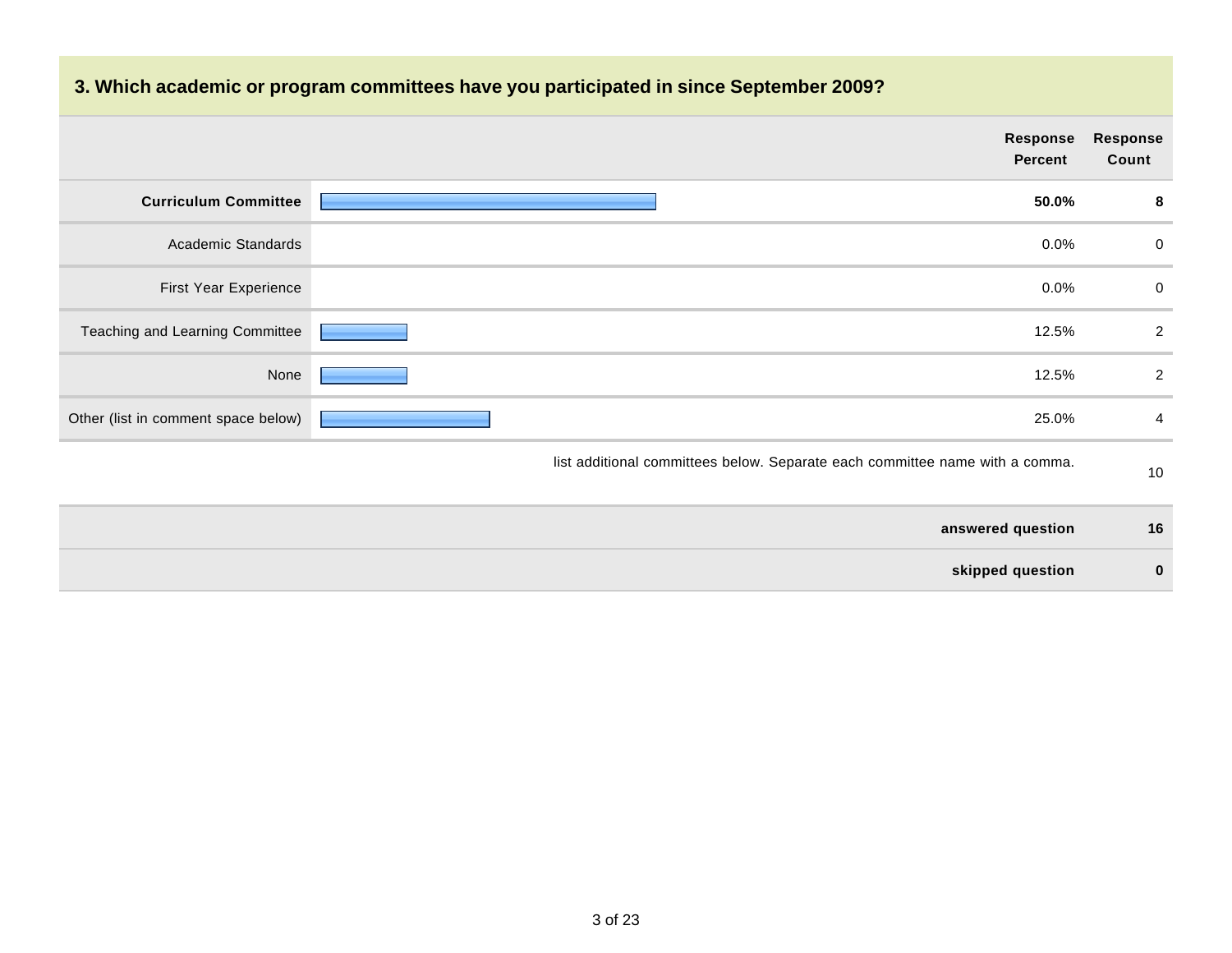# **4. Have you participated in developing any new academic programs at NWIC since September 2007? Response Percent Response Count Yes 68.8% 11** No  $\sim$  31.3% 5 How have you participated? 10 **answered question 16 skipped question 0**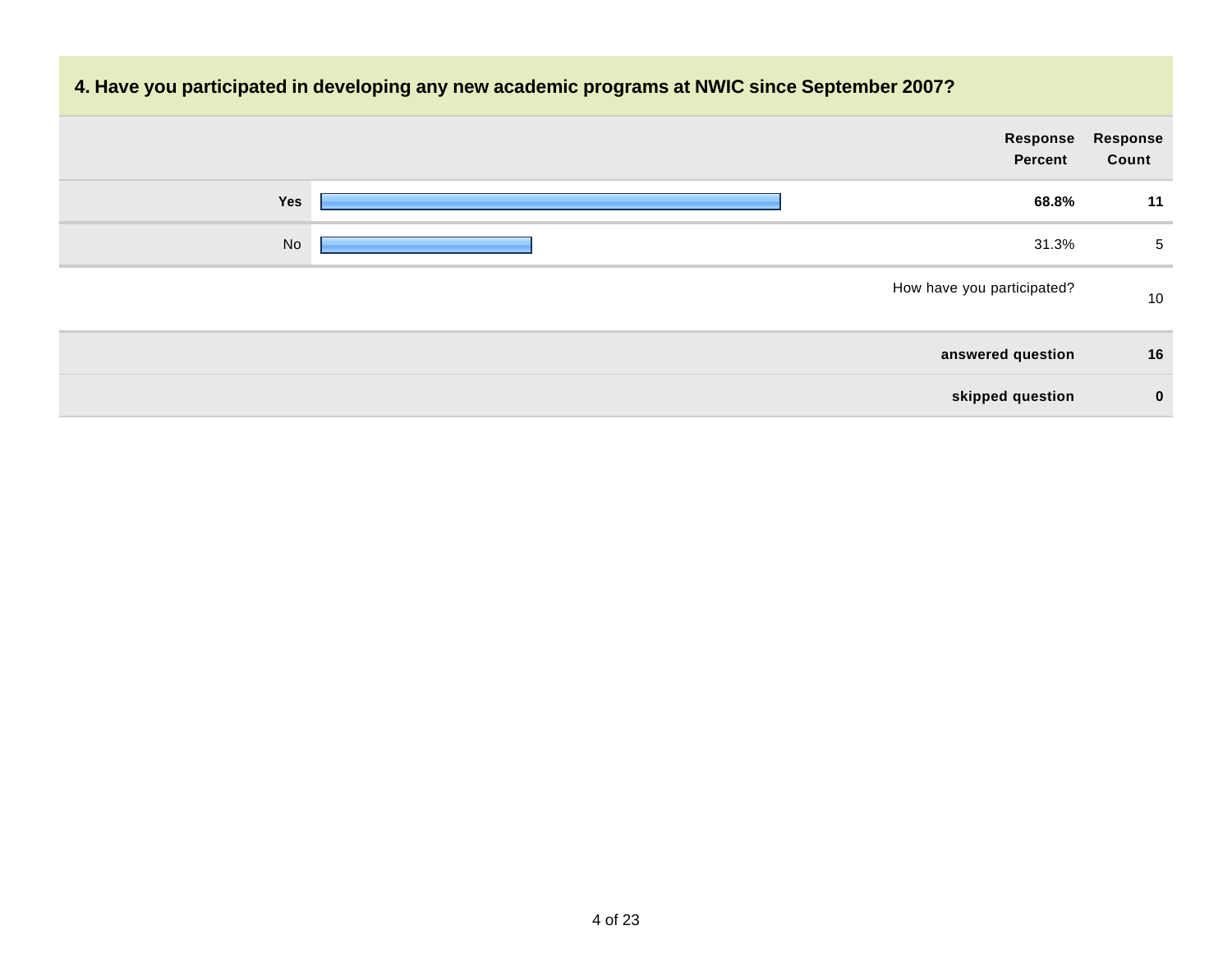

## **5. To what extent does the faculty believe that NWIC has established a teaching and learning philosophy?**

| answered question | 16 |
|-------------------|----|
| skipped question  |    |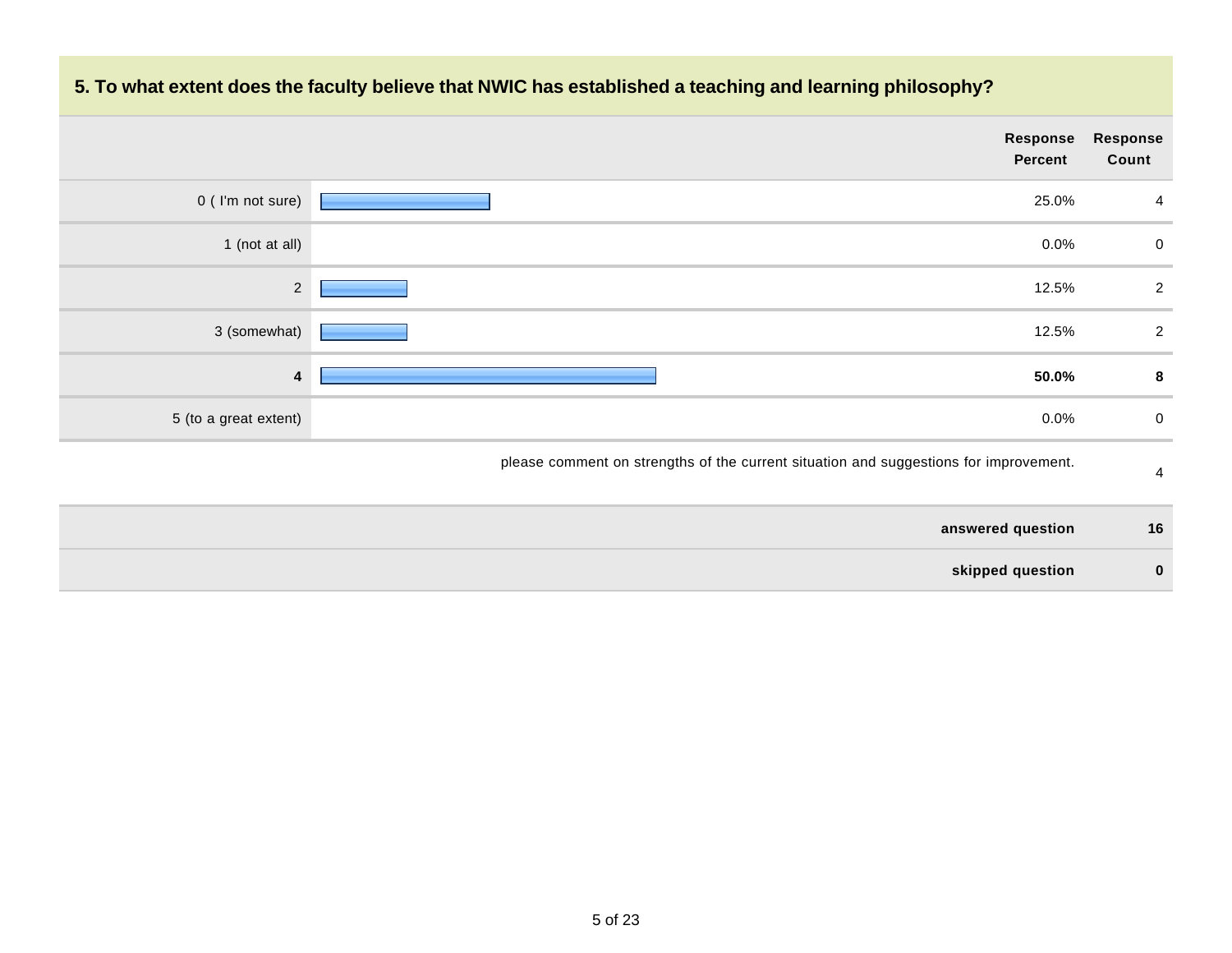## **6. To what extent does the faculty believe that NWIC faculty and administration have a shared teaching and learning philosophy?**

|                       | Response<br><b>Percent</b>                                                            | Response<br>Count |
|-----------------------|---------------------------------------------------------------------------------------|-------------------|
| 0 (I'm not sure)      | 25.0%                                                                                 | 4                 |
| 1 (not at all)        | 0.0%                                                                                  | $\mathbf 0$       |
| $\overline{2}$        | 12.5%                                                                                 | $\overline{2}$    |
| 3 (somewhat)          | 25.0%                                                                                 | $\overline{4}$    |
| 4                     | 37.5%                                                                                 | 6                 |
| 5 (to a great extent) | 0.0%                                                                                  | $\mathbf 0$       |
|                       | please comment on strengths of the current situation and suggestions for improvement. | $\overline{2}$    |

| answered question | 16       |
|-------------------|----------|
| skipped question  | $\Omega$ |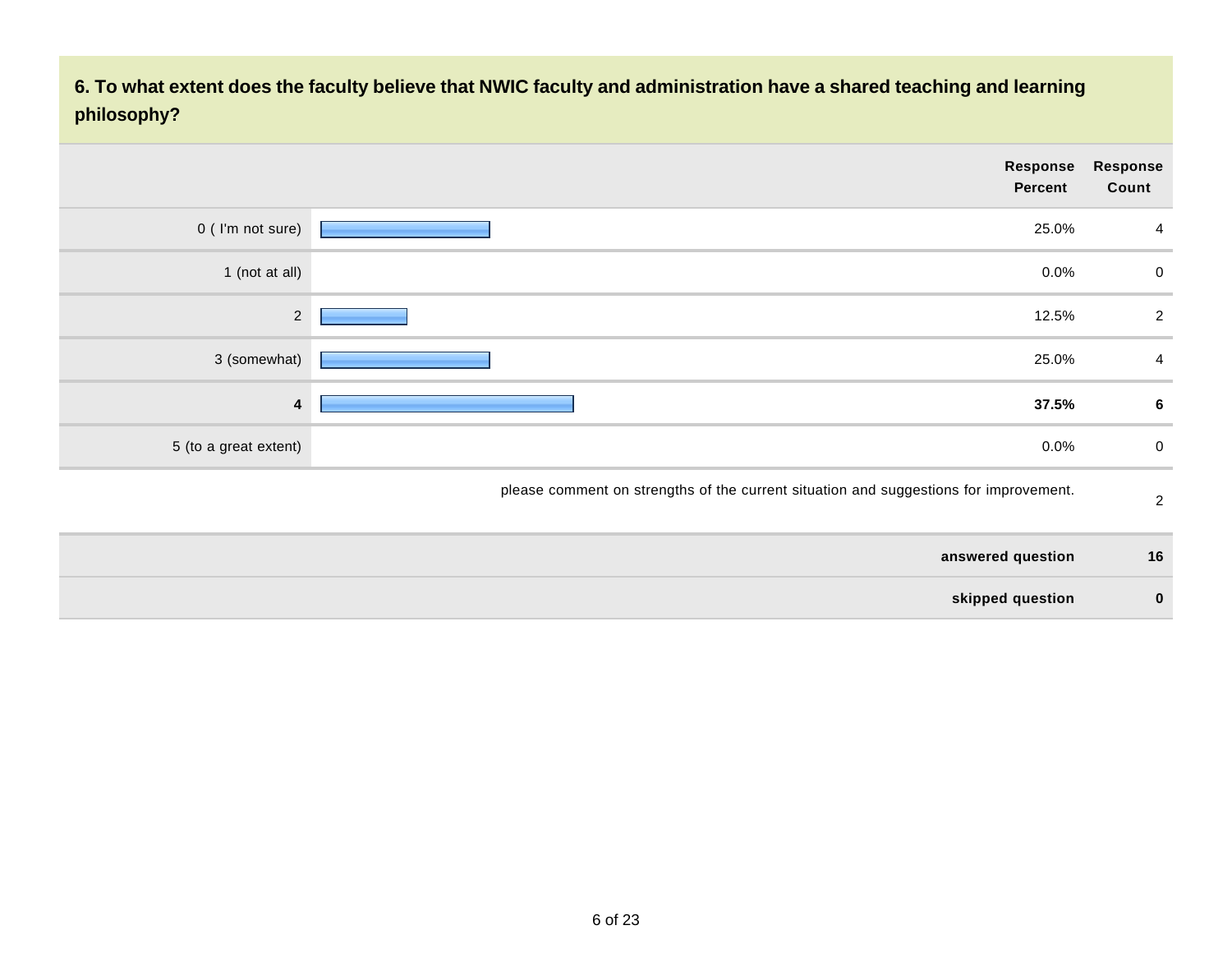**7. To what extent does the administration believe that NWIC faculty and administration have a shared teaching and learning philosophy?**

|                       | Response<br><b>Percent</b>                                                            | Response<br>Count |
|-----------------------|---------------------------------------------------------------------------------------|-------------------|
| 0 (I'm not sure)      | 18.8%                                                                                 | 3                 |
| 1 (not at all)        | 0.0%                                                                                  | 0                 |
| $\overline{2}$        | 0.0%                                                                                  | 0                 |
| 3 (somewhat)          | 43.8%                                                                                 | $\overline{7}$    |
| $\overline{4}$        | 31.3%                                                                                 | $\sqrt{5}$        |
| 5 (to a great extent) | 6.3%                                                                                  |                   |
|                       | please comment on strengths of the current situation and suggestions for improvement. | 4                 |

| answered question | 16 |
|-------------------|----|
| skipped question  | 0  |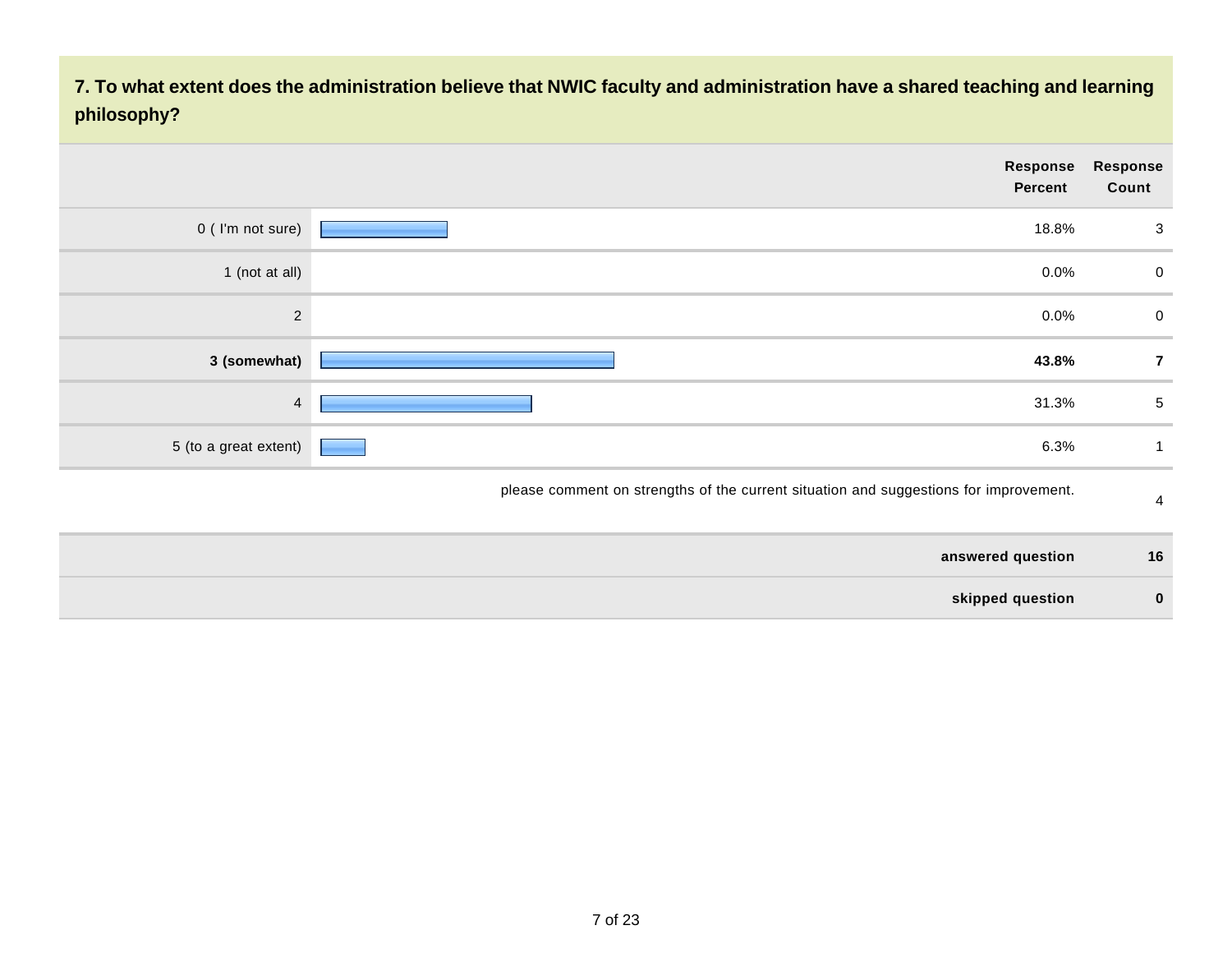## **8. To what extent does the faculty see a connection between the implementation of the assessment plan and improving teaching and learning at NWIC?**

|                       | Response<br>Percent                                                                   | Response<br>Count |
|-----------------------|---------------------------------------------------------------------------------------|-------------------|
| 0 (I'm not sure)      | 25.0%                                                                                 | 4                 |
| 1 (not at all)        | 0.0%                                                                                  | $\overline{0}$    |
| $\overline{2}$        | 18.8%                                                                                 | 3                 |
| 3 (somewhat)          | 25.0%                                                                                 | 4                 |
| 4                     | 25.0%                                                                                 | 4                 |
| 5 (to a great extent) | 6.3%                                                                                  |                   |
|                       | please comment on strengths of the current situation and suggestions for improvement. | $\overline{2}$    |

| answered question | 16       |
|-------------------|----------|
| skipped question  | $\bf{0}$ |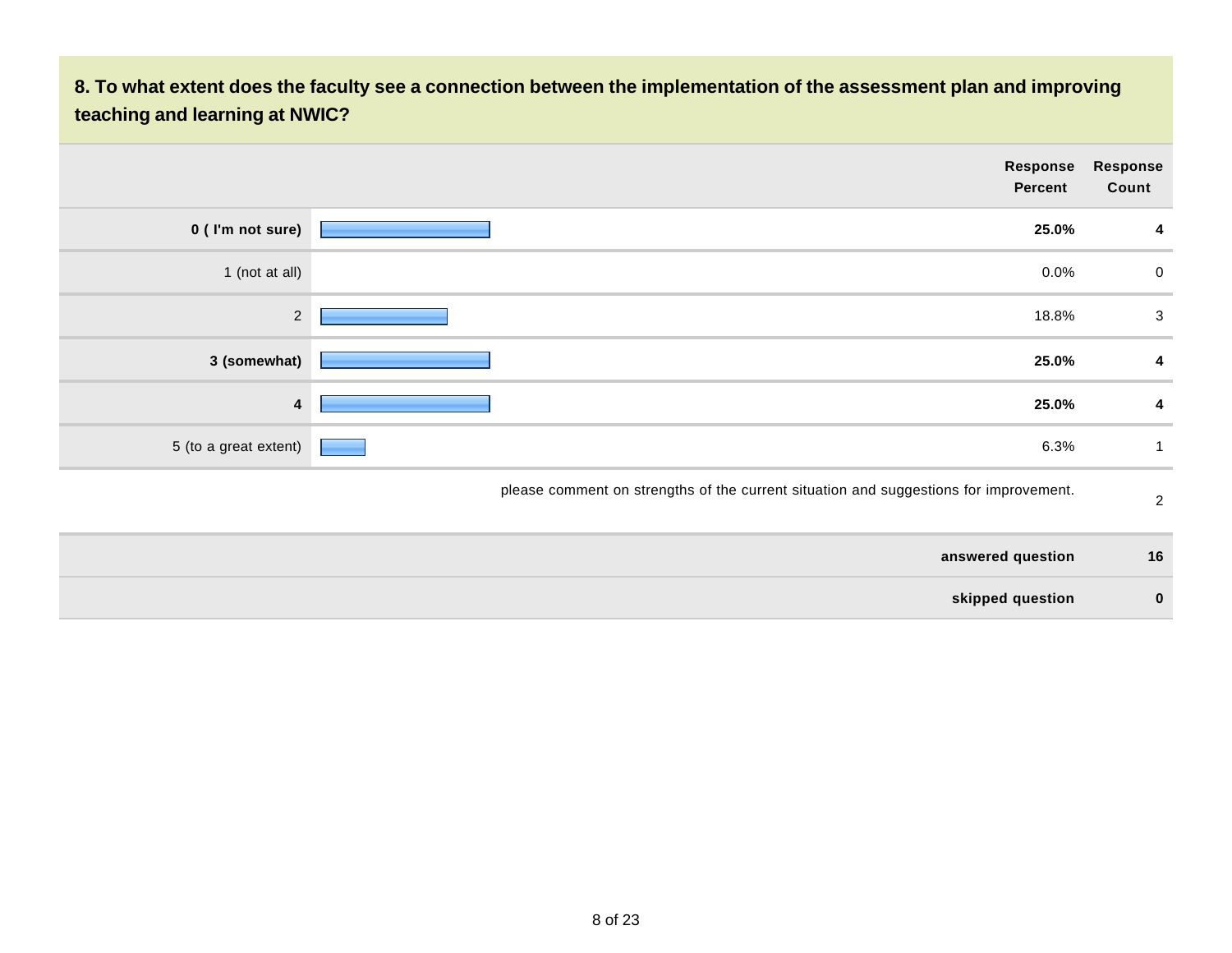# **Response Percent Response Count**  $0$  ( I'm not sure)  $\sqrt{2}$  2 1 (not at all) 6.3% 1 2 **6.3%** 1 **3 (somewhat) 50.0% 8** 4 25.0% 4 5 (to a great extent) 0.0% 0 Please describe the cultural knowledge and tools that would aid faculty in teaching at NWIC 6

## **9. To what extent does the faculty have access to the cultural knowledge and tools necessary to teach at NWIC?**

| answered question | 16 |
|-------------------|----|
| skipped question  |    |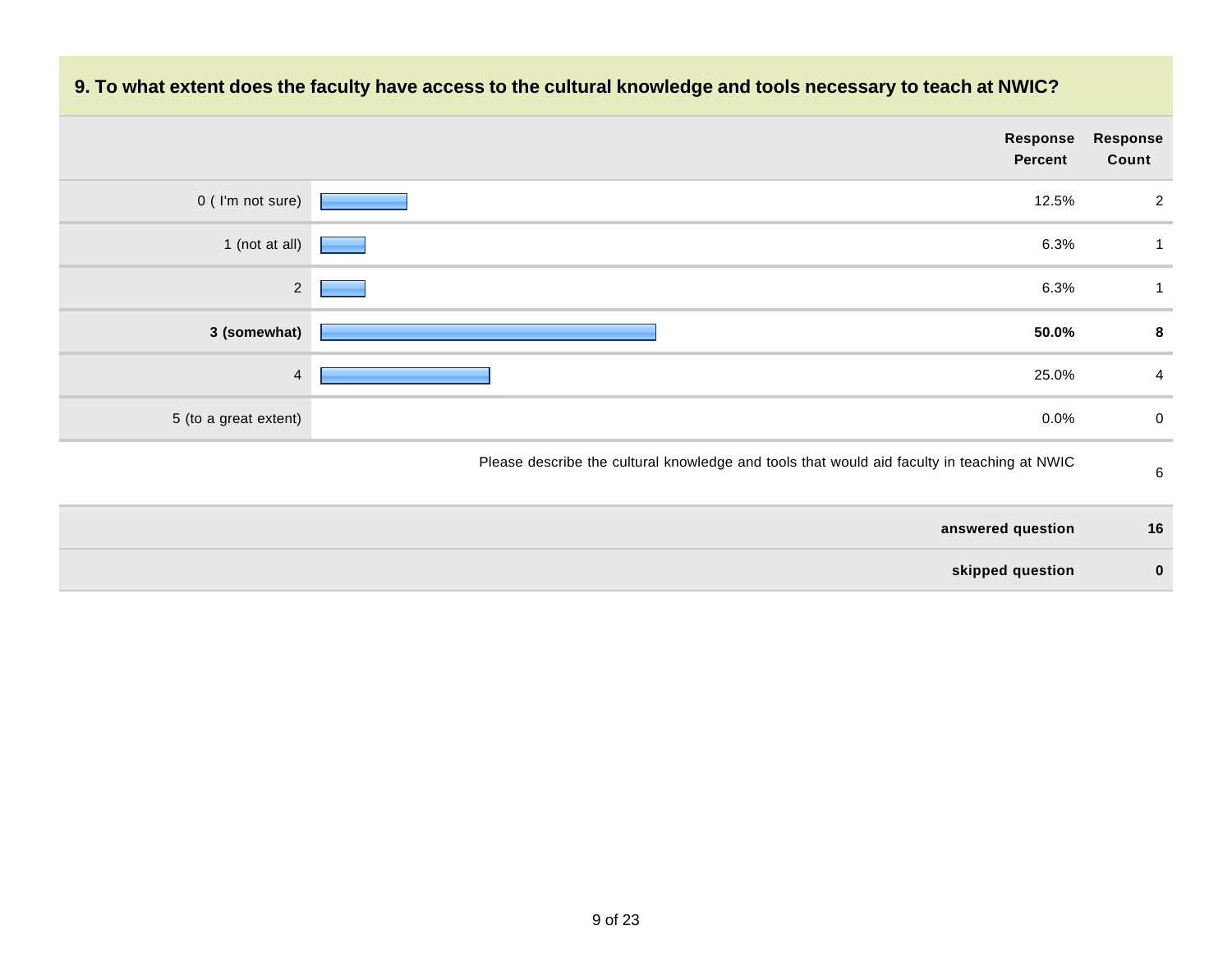**10. To what extent does the faculty have access to the general teaching and learning knowledge and tools necessary to teach at NWIC?**

|                       |                                                                                                                  | Response<br><b>Percent</b> | Response<br>Count |
|-----------------------|------------------------------------------------------------------------------------------------------------------|----------------------------|-------------------|
| 0 (I'm not sure)      |                                                                                                                  | 18.8%                      | 3                 |
| 1 (not at all)        |                                                                                                                  | 0.0%                       | $\mathbf 0$       |
| $\sqrt{2}$            |                                                                                                                  | 0.0%                       | $\overline{0}$    |
| 3 (somewhat)          |                                                                                                                  | 6.3%                       |                   |
| 4                     |                                                                                                                  | 68.8%                      | 11                |
| 5 (to a great extent) |                                                                                                                  | 6.3%                       |                   |
|                       | Please describe the general teaching and learning knowledge and tools that would aid faculty in teaching at NWIC |                            | 4                 |
|                       |                                                                                                                  | answered question          | 16                |

**skipped question 0**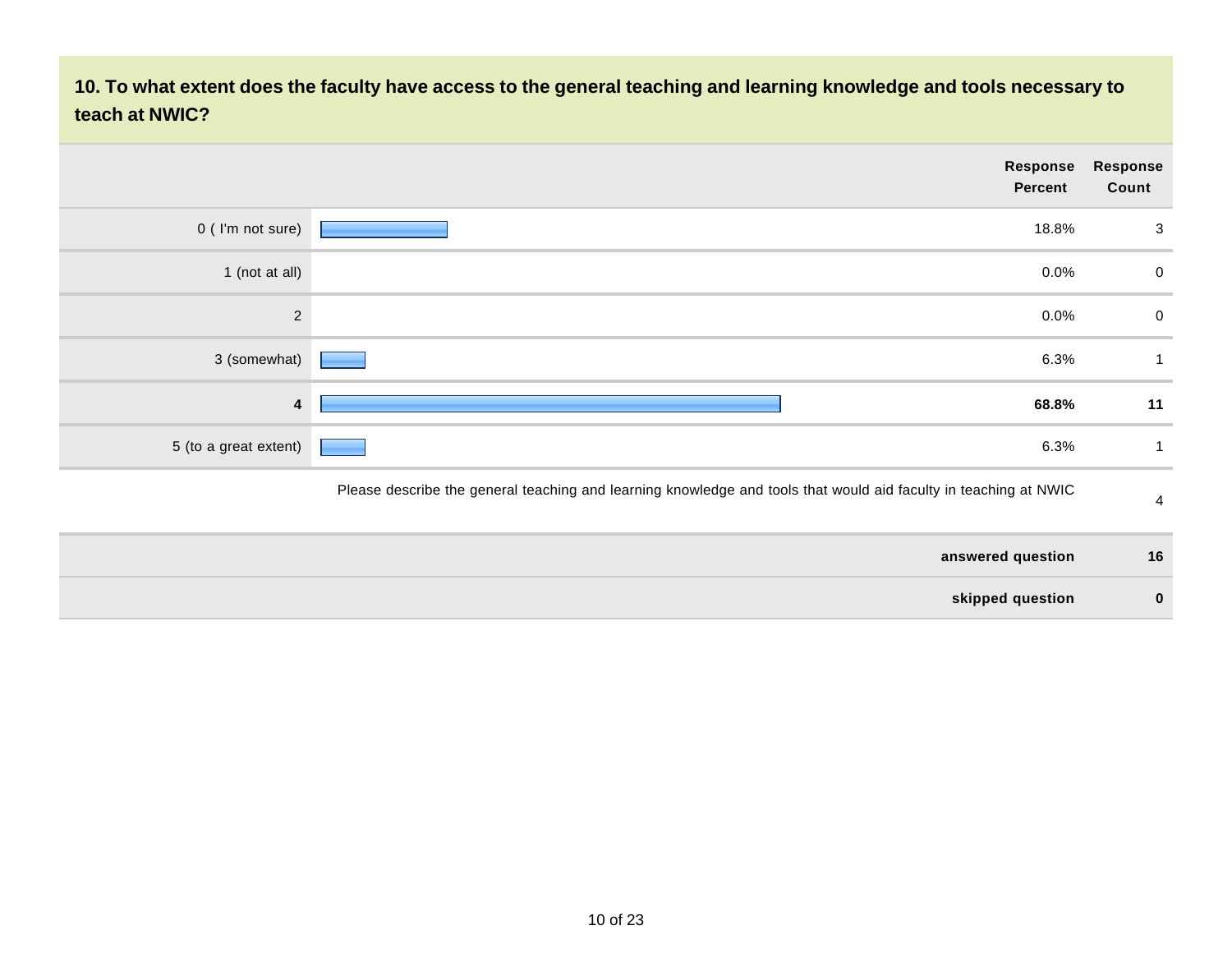|                       | Response<br><b>Percent</b>                                                            | Response<br>Count |
|-----------------------|---------------------------------------------------------------------------------------|-------------------|
| 0 (I'm not sure)      | 37.5%                                                                                 | 6                 |
| 1 (not at all)        | $0.0\%$                                                                               | $\overline{0}$    |
| $\overline{2}$        | 12.5%                                                                                 | $\overline{2}$    |
| 3 (somewhat)          | $0.0\%$                                                                               | $\mathbf{0}$      |
| $\boldsymbol{4}$      | 50.0%                                                                                 | 8                 |
| 5 (to a great extent) | $0.0\%$                                                                               | $\mathbf 0$       |
|                       | please comment on strengths of the current situation and suggestions for improvement. | $\mathbf{3}$      |

## **11. To what extent does the faculty at NWIC believe that it is involved in teaching and learning decisions?**

| answered question | 16 |
|-------------------|----|
| skipped question  |    |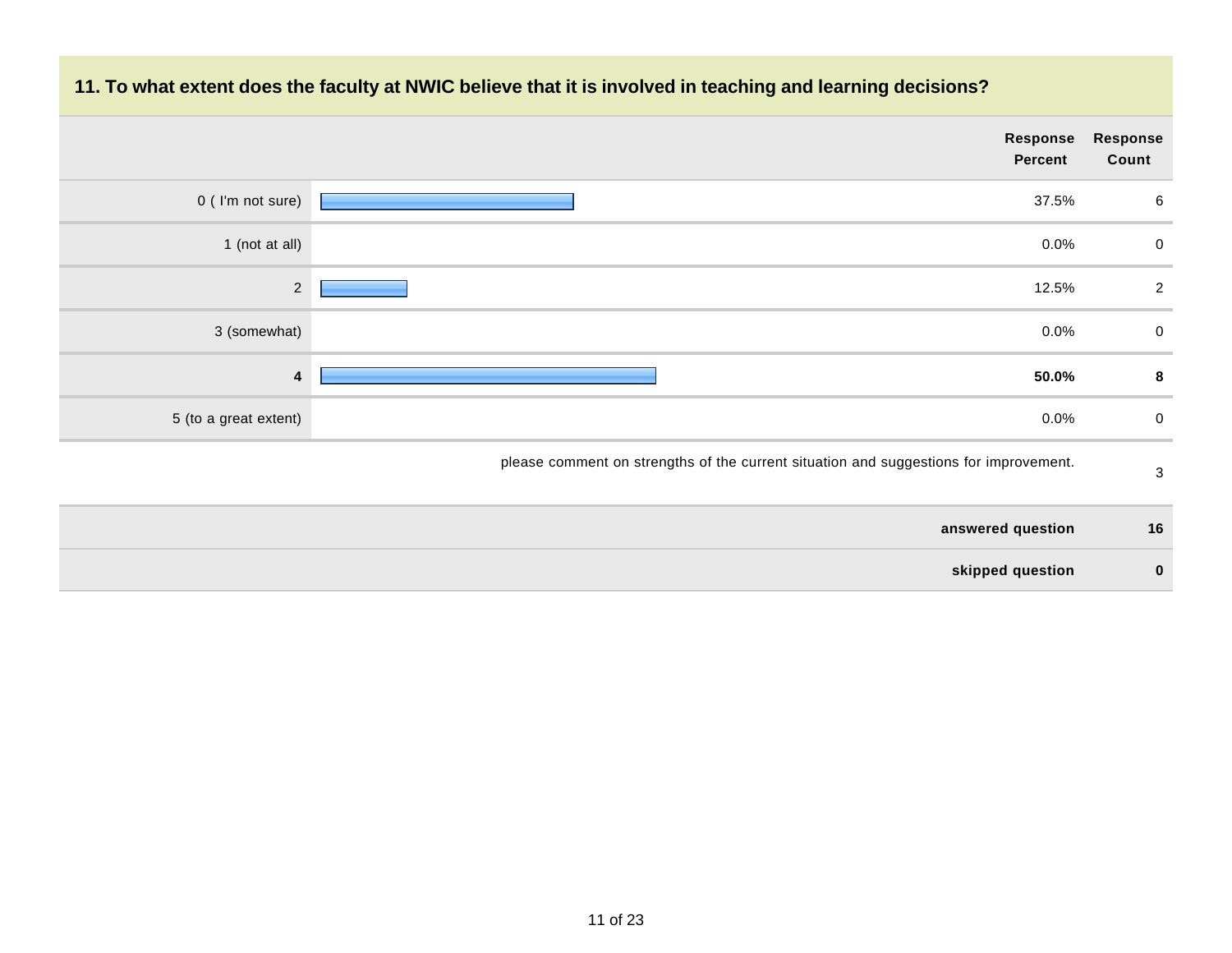**12. To what extent do you feel confident in your skills in creating and implementing course assessments? Please answer this question from your own perspective.**

| Response<br>Count | Response<br><b>Percent</b>                                                 |                       |
|-------------------|----------------------------------------------------------------------------|-----------------------|
| $\overline{2}$    | 12.5%                                                                      | 0 (I'm not sure)      |
| $\mathsf 3$       | 18.8%                                                                      | 1 (not at all)        |
| $\mathbf 0$       | 0.0%                                                                       | $\sqrt{2}$            |
| 7                 | 43.8%                                                                      | 3 (somewhat)          |
| $\mathbf{1}$      | 6.3%                                                                       | $\overline{4}$        |
| $\mathsf 3$       | 18.8%                                                                      | 5 (to a great extent) |
| $\overline{7}$    | Please describe tools and supports that would help you feel more confident |                       |
| 16                | answered question                                                          |                       |
| $\mathbf 0$       | skipped question                                                           |                       |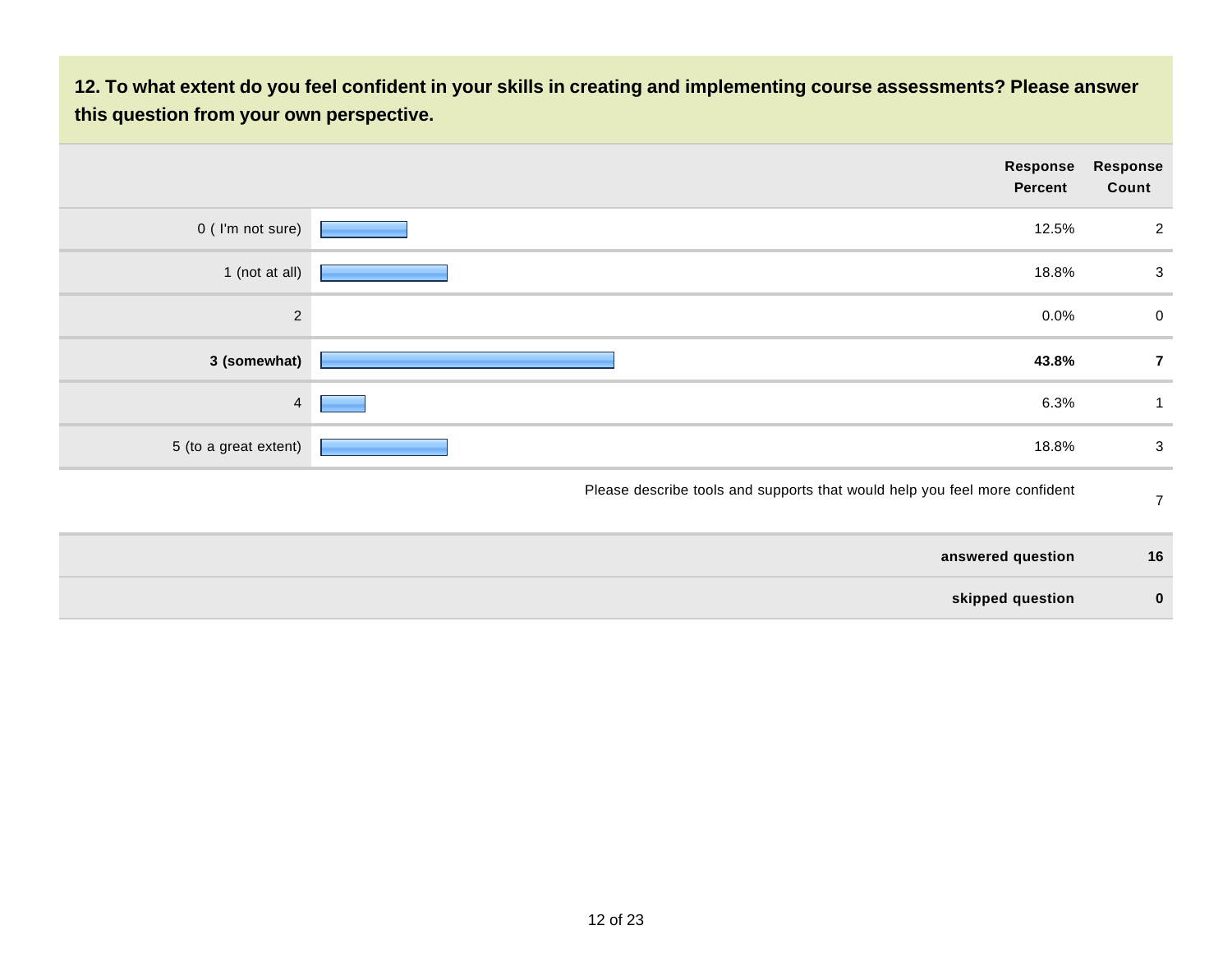**13. How much do you believe that each of the following factors influence faculty when developing course content? Please rate each factor from 1 to 5, where 1 means that the factor does not influence faculty at all up to 5, which means that the factor influences faculty greatly.** 

|                                                                               | 1 (not at all) | $\overline{2}$ | 3 (somewhat) | 4            | 5 (greatly)  | Rating<br>Average | <b>Response</b><br>Count |
|-------------------------------------------------------------------------------|----------------|----------------|--------------|--------------|--------------|-------------------|--------------------------|
| * improvement of student<br>academic success                                  | $0.0\%$ (0)    | $7.7\%$ (1)    | $7.7\%$ (1)  | $61.5\%$ (8) | $23.1\%$ (3) | 4.00              | 13                       |
| * affirmation of students' tribal<br>identity                                 | $7.7\%$ (1)    | $7.7\%$ (1)    | 53.8% (7)    | $23.1\%$ (3) | $7.7\%$ (1)  | 3.15              | 13                       |
| * inclusion of content that interests<br>students                             | $0.0\%$ (0)    | $7.7\%$ (1)    | $15.4\%$ (2) | 69.2% (9)    | $7.7\%$ (1)  | 3.77              | 13                       |
| * inclusion of content that interests<br>the instructor                       | $0.0\%$ (0)    | $0.0\%$ (0)    | $38.5\%$ (5) | $53.8\%$ (7) | $7.7\%$ (1)  | 3.69              | 13                       |
| * inclusion of content that relates<br>tribal examples to academic<br>content | $0.0\%$ (0)    | $15.4\%$ (2)   | $38.5\%$ (5) | 46.2% (6)    | $0.0\%$ (0)  | 3.31              | 13                       |
| * other (describe below)                                                      | $0.0\%$ (0)    | $0.0\%$ (0)    | $50.0\%$ (1) | $50.0\%$ (1) | $0.0\%$ (0)  | 3.50              | $\overline{c}$           |

other influences or additional comments.

**answered question 13**

2

**skipped question 3**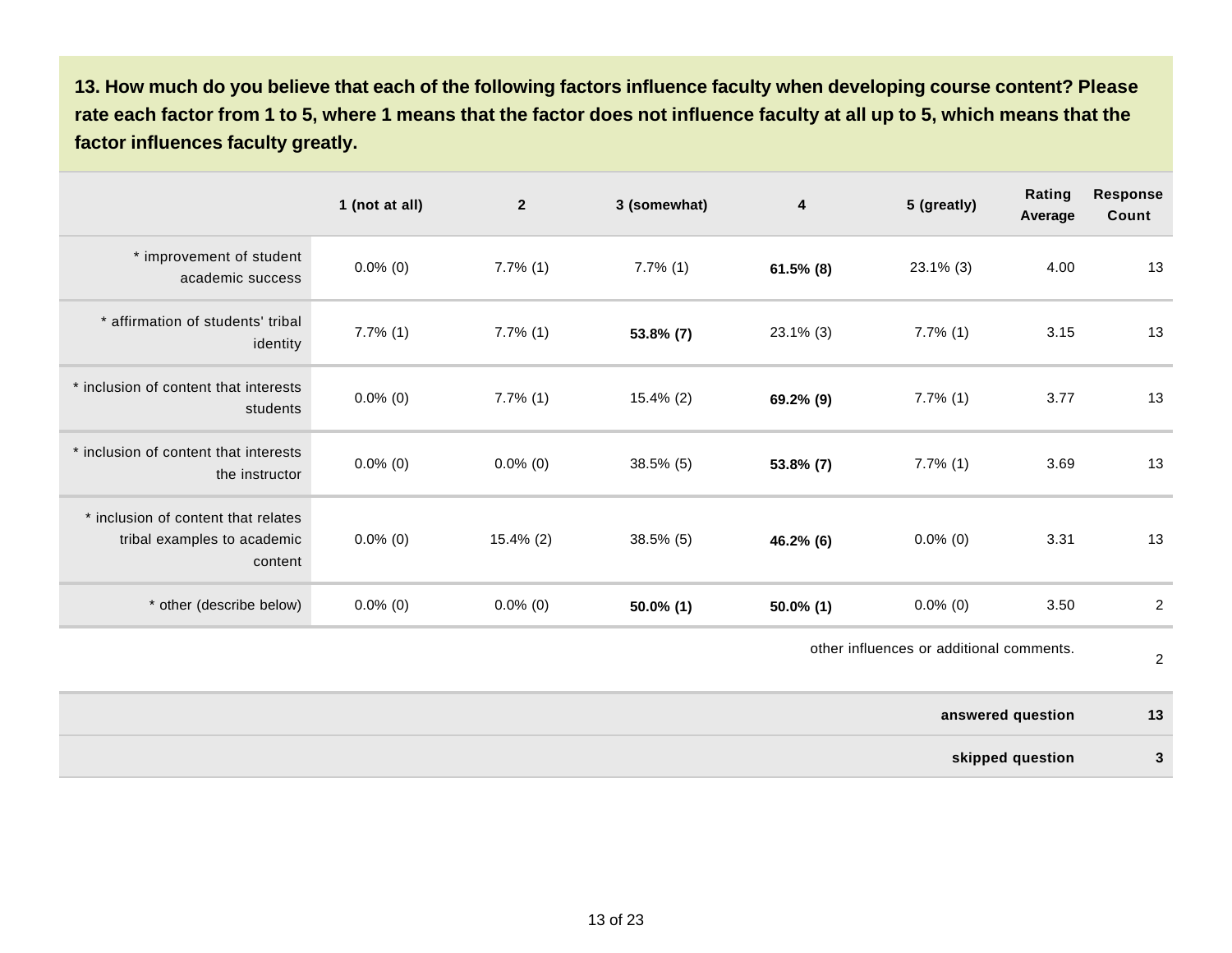**14. How much do you believe that each of the following factors influence faculty when deciding what content to teach and what methods to use in teaching courses at NWIC? Please rate each factor from 1 to 5, where 1 means that the factor does not influence faculty at all up to 5, which means that the factor influences faculty greatly.** 

|                                                                                                 | 1 (not at all) | $\mathbf{2}$ | 3 (somewhat) | 4            | 5 (greatly) | Rating<br>Average | <b>Response</b><br>Count |
|-------------------------------------------------------------------------------------------------|----------------|--------------|--------------|--------------|-------------|-------------------|--------------------------|
| * prior academic knowledge                                                                      | $0.0\%$ (0)    | $0.0\%$ (0)  | $23.1\%$ (3) | 69.2% (9)    | $7.7\%$ (1) | 3.85              | 13                       |
| * knowledge about NWIC student<br>interests and how they learn                                  | $7.7\%$ (1)    | $0.0\%$ (0)  | $30.8\%$ (4) | $61.5\%$ (8) | $0.0\%$ (0) | 3.46              | 13                       |
| * academic standards comparable<br>to those used at non-tribal higher<br>education institutions | $0.0\%$ (0)    | $15.4\%$ (2) | $38.5\%$ (5) | 46.2% (6)    | $0.0\%$ (0) | 3.31              | 13                       |
| * program outcomes developed at<br><b>NWIC</b>                                                  | $0.0\%$ (0)    | $15.4\%$ (2) | $15.4\%$ (2) | $61.5\%$ (8) | $7.7\%$ (1) | 3.62              | 13                       |
| * how well they address the NWIC<br>institutional mission                                       | $0.0\%$ (0)    | $7.7\%$ (1)  | 46.2% (6)    | 46.2% (6)    | $0.0\%$ (0) | 3.38              | 13                       |
| * other (describe below)                                                                        | $0.0\%$ (0)    | $0.0\%$ (0)  | $0.0\%$ (0)  | 100.0% (2)   | $0.0\%$ (0) | 4.00              | $\overline{2}$           |

other influences or addititonal comments

3

|  | answered question | 13 |
|--|-------------------|----|
|  | skipped question  |    |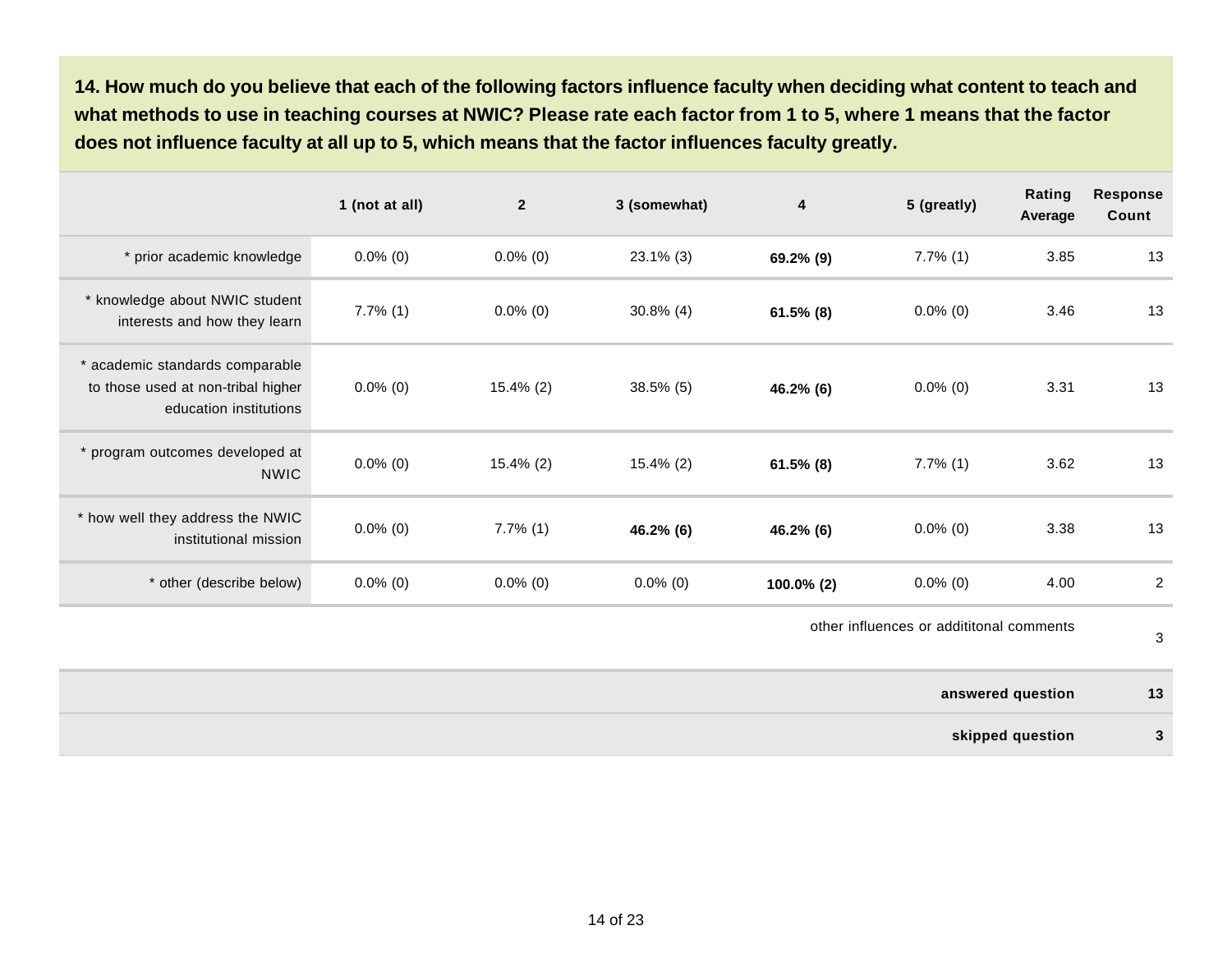**15. To what extent do you believe that each of the following factors influence faculty in finding out about and determining what native content to teach in courses? Please rate each factor from 1 to 5, where 1 means that the factor does not influence faculty at all up to 5, which means that the factor influences faculty greatly.** 

|                                                                  | 1 (not at all) | $\overline{2}$ | 3 (somewhat) | 4            | 5 (greatly)  | Rating<br>Average | <b>Response</b><br>Count |
|------------------------------------------------------------------|----------------|----------------|--------------|--------------|--------------|-------------------|--------------------------|
| * asking native students                                         | $0.0\%$ (0)    | $23.1\%$ (3)   | $30.8\%$ (4) | $38.5\%$ (5) | $7.7\%$ (1)  | 3.31              | 13                       |
| * asking native faculty or staff                                 | $7.7\%$ (1)    | $23.1\%$ (3)   | 53.8% (7)    | $15.4\%$ (2) | $0.0\%$ (0)  | 2.77              | 13                       |
| * asking community members                                       | $0.0\%$ (0)    | 46.2% (6)      | 46.2% (6)    | $7.7\%$ (1)  | $0.0\%$ (0)  | 2.62              | 13                       |
| * attending professional meetings<br>that contain native content | $7.7\%$ (1)    | $23.1\%$ (3)   | $23.1\%$ (3) | 46.2% (6)    | $0.0\%$ (0)  | 3.08              | 13                       |
| reading literature with native<br>content                        | $0.0\%$ (0)    | $15.4\%$ (2)   | $15.4\%$ (2) | $53.8\%$ (7) | $15.4\%$ (2) | 3.69              | 13                       |
| * other (describe below)                                         | $0.0\%$ (0)    | $50.0\%$ (1)   | $50.0\%$ (1) | $0.0\%$ (0)  | $0.0\%$ (0)  | 2.50              | 2                        |

other influences or additional comments.

4

| answered question | 13 |
|-------------------|----|
| skipped question  |    |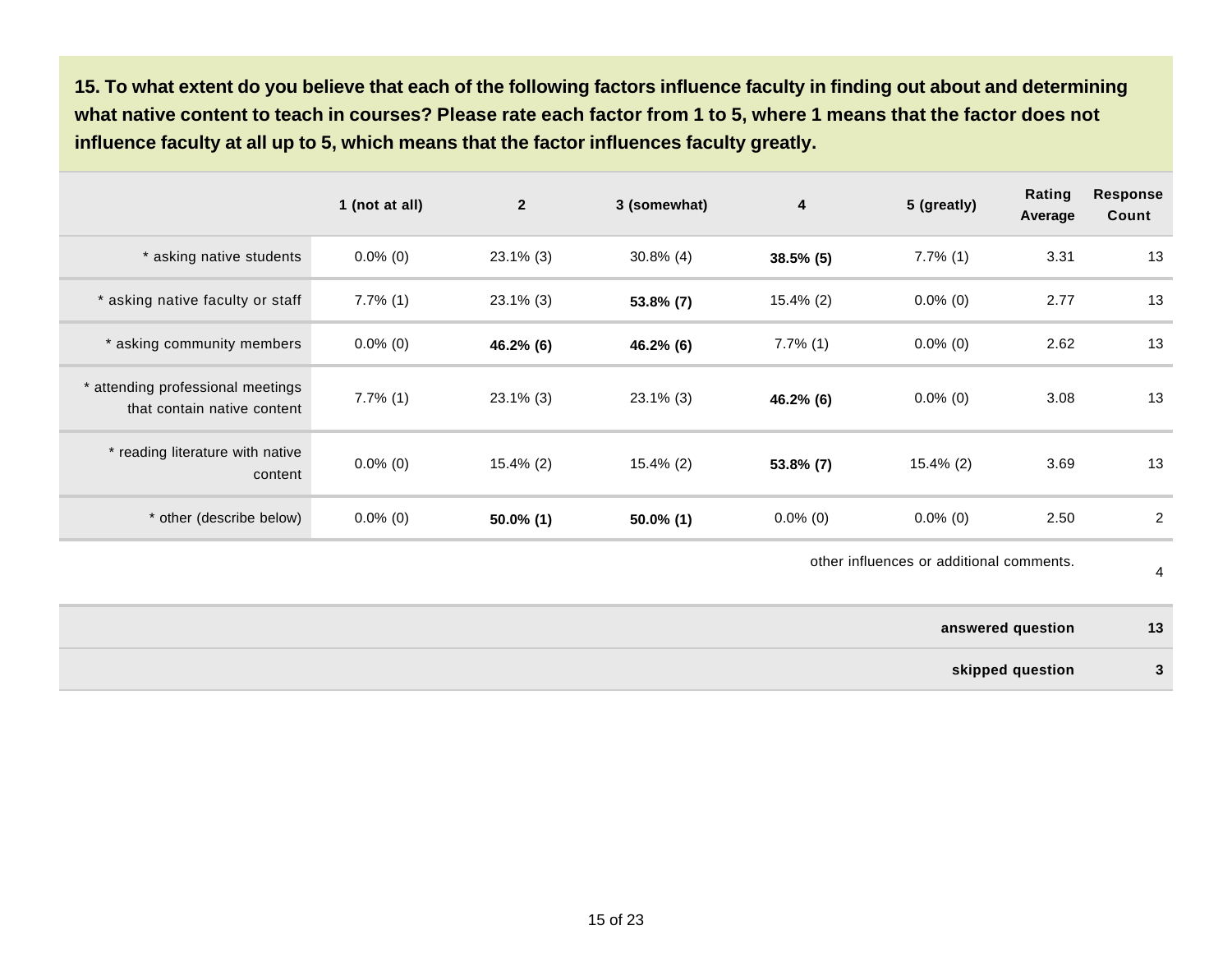**16. How much influence do you believe that each of the following items would have on improving teaching and learning at NWIC? Please rate each item from 1 to 5, where 1 means that the item would not influence teaching and learning at NWIC at all up to 5, which means that the factor would influence teaching and learning at NWIC greatly.** 

|                                                                                                                   | 1 (not at all) | $\overline{2}$ | 3 (somewhat) | 4            | 5 (greatly)   | Rating<br>Average | <b>Response</b><br>Count |
|-------------------------------------------------------------------------------------------------------------------|----------------|----------------|--------------|--------------|---------------|-------------------|--------------------------|
| * creation of a physical teaching<br>and learning center                                                          | $7.7\%$ (1)    | 23.1% (3)      | $38.5\%$ (5) | $30.8\%$ (4) | $0.0\%$ (0)   | 2.92              | 13                       |
| * working with native education<br>specialists                                                                    | $0.0\%$ (0)    | $7.7\%$ (1)    | $7.7\%$ (1)  | 46.2% (6)    | 38.5% (5)     | 4.15              | 13                       |
| * development of bibliographies of<br>useful teaching and learning tools<br>and information                       | $0.0\%$ (0)    | $0.0\%$ (0)    | $30.8\%$ (4) | $61.5\%$ (8) | $7.7\%$ (1)   | 3.77              | 13                       |
| * development of a faculty learning<br>community, which could include<br>regularly scheduled faculty<br>dialogues | $0.0\%$ (0)    | $0.0\%$ (0)    | 23.1% (3)    | 46.2% (6)    | $30.8\%$ (4)  | 4.08              | 13                       |
| * working with teaching and learning<br>initiatives at other higher education<br>institutions                     | $7.7\%$ (1)    | $0.0\%$ (0)    | $53.8\%$ (7) | $38.5\%$ (5) | $0.0\%$ (0)   | 3.23              | 13                       |
| * other (describe below)                                                                                          | $0.0\%$ (0)    | $0.0\%$ (0)    | $0.0\%$ (0)  | $0.0\%$ (0)  | $100.0\%$ (1) | 5.00              | 1                        |

describe other endeavors that would benefit teaching and learning at NWIC or expound on the items above

4

**answered question 13 skipped question 3**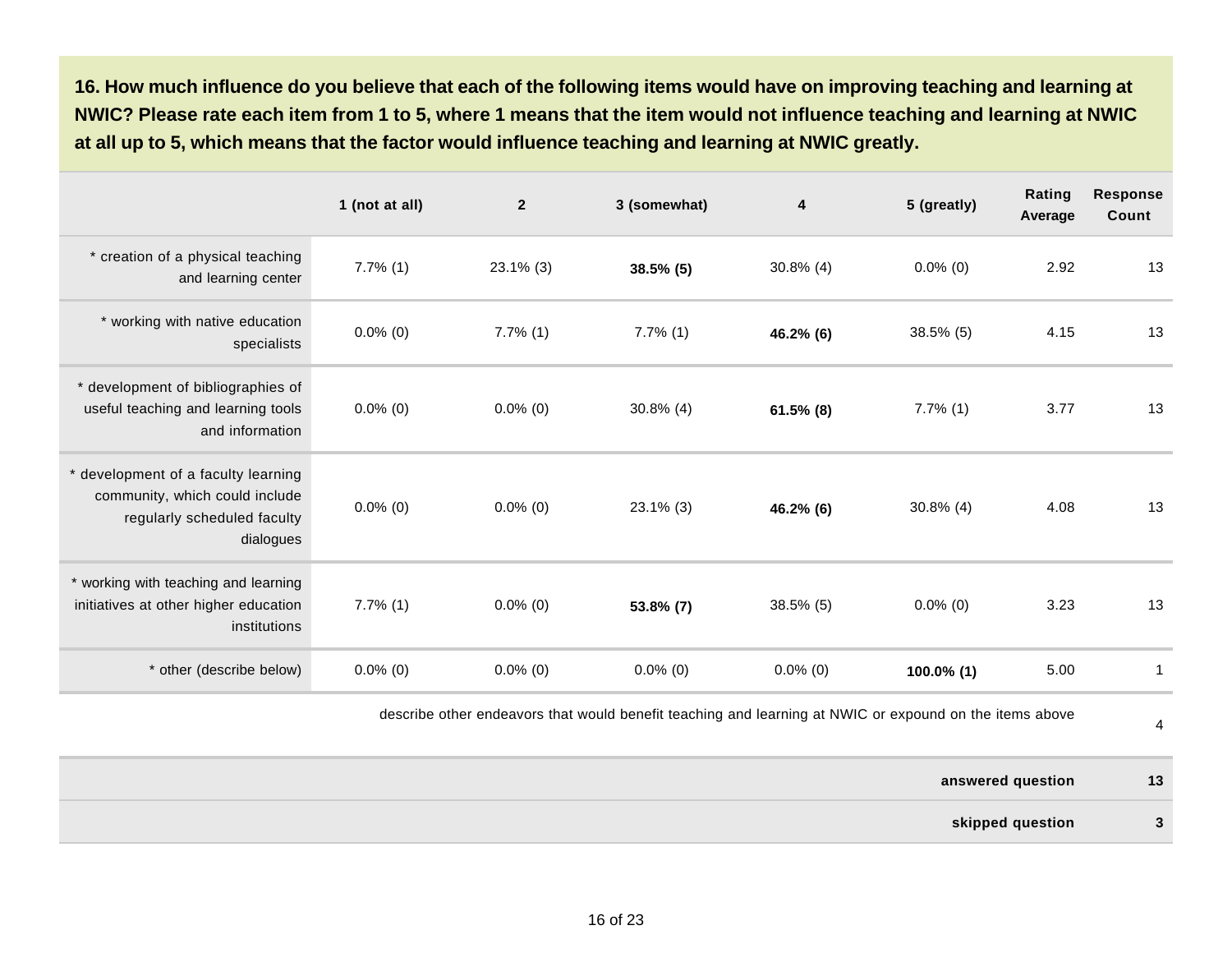| 17. Please comment on any other aspects of the teaching and learning environment at NWIC that you think are important to<br>mention. |                          |
|--------------------------------------------------------------------------------------------------------------------------------------|--------------------------|
|                                                                                                                                      | <b>Response</b><br>Count |
|                                                                                                                                      | 6                        |
| answered question                                                                                                                    | 6                        |
| skipped question                                                                                                                     | 10                       |
|                                                                                                                                      |                          |

### **Page 1, Q1. Please indicate which of the descriptions in the pull down list best describes your position at NWIC.**

| Administrative Support | Jun 13, 2011 11:53 AM |
|------------------------|-----------------------|
|                        |                       |

| Page 1, Q3. Which academic or program committees have you participated in since September 2009? |                                                                                                      |                       |
|-------------------------------------------------------------------------------------------------|------------------------------------------------------------------------------------------------------|-----------------------|
|                                                                                                 | all of the above                                                                                     | Jul 1, 2011 9:40 AM   |
| $\overline{2}$                                                                                  | Teaching and Learning Committee, Achieving the Dream, Accreditation, Science, Institutional Capacity | Jun 17, 2011 2:26 PM  |
| 3                                                                                               | Development Team, PR Team                                                                            | Jun 15, 2011 1:25 PM  |
| 4                                                                                               | Curriculum Committee, T and L Institute, Achieving the Dream                                         | Jun 13, 2011 2:05 PM  |
| 5                                                                                               | <b>Teacher Education; Human Services</b>                                                             | Jun 13, 2011 1:37 PM  |
| 6                                                                                               | Gardening, Public Relations, Coop Ext. Advisory Board                                                | Jun 13, 2011 11:33 AM |
| 7                                                                                               | first year experience                                                                                | Jun 5, 2011 8:58 PM   |
| 8                                                                                               | Accreditation                                                                                        | Jun 3, 2011 12:16 PM  |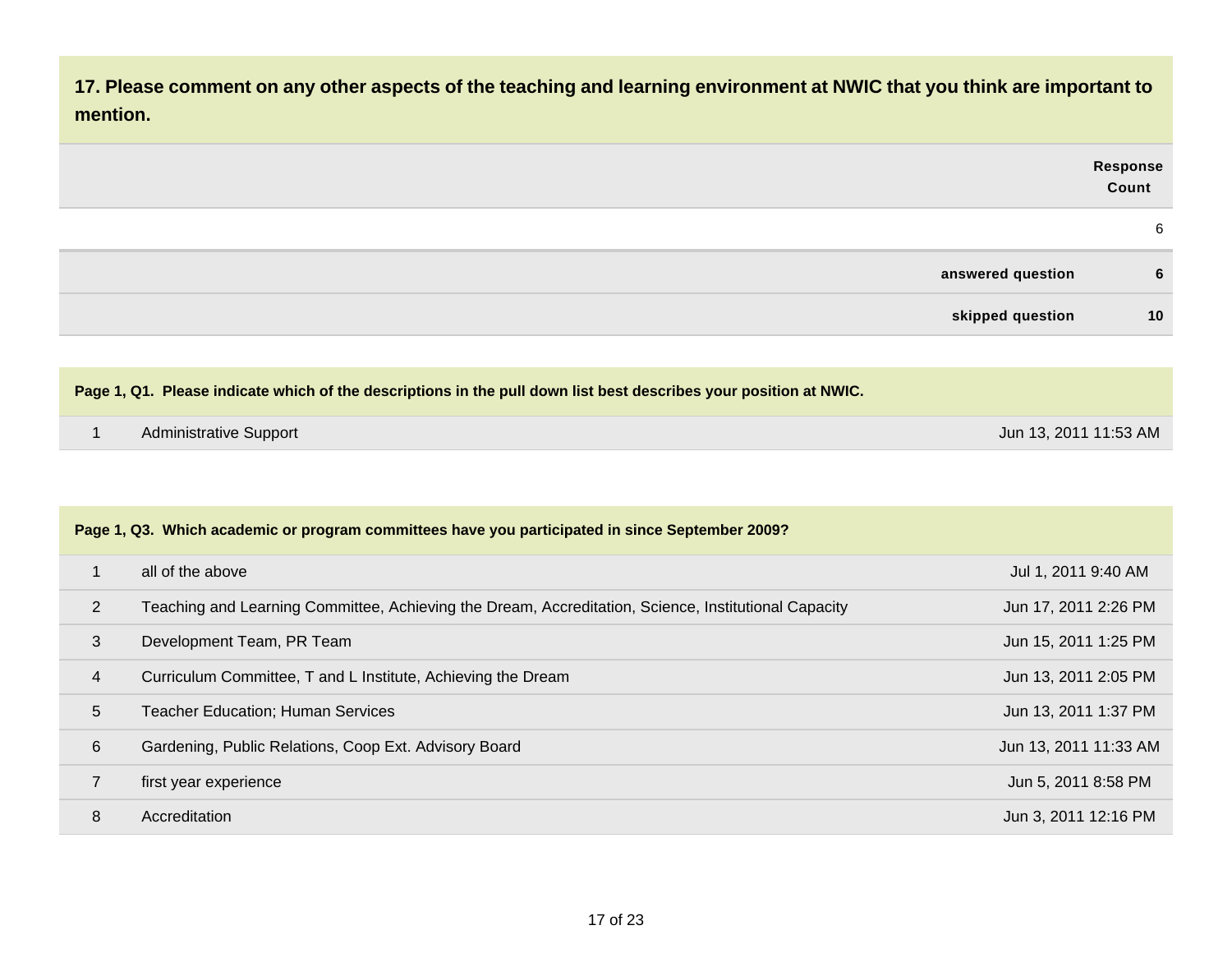| Page 1, Q3. Which academic or program committees have you participated in since September 2009? |                                                                          |                      |
|-------------------------------------------------------------------------------------------------|--------------------------------------------------------------------------|----------------------|
| 9                                                                                               | Strategic Planning; Accreditation 2010 Self Study; NWCCU Year One Report | Jun 1, 2011 11:41 AM |
| 10                                                                                              | <b>BSNES Working Group, Science Faculty Meetings</b>                     | May 31, 2011 8:42 PM |
|                                                                                                 |                                                                          |                      |

|                 | Page 1, Q4. Have you participated in developing any new academic programs at NWIC since September 2007?        |                       |  |  |
|-----------------|----------------------------------------------------------------------------------------------------------------|-----------------------|--|--|
|                 | As the Associate Dean of Academics, I have acted in a supportative role                                        | Jul 1, 2011 9:40 AM   |  |  |
| $\overline{2}$  | Leadership, input on programs                                                                                  | Jun 30, 2011 10:25 PM |  |  |
| 3               | Supported developers of programs with Curriculum COmmittee materials, outcomes, syllabi, etc.                  | Jun 17, 2011 2:26 PM  |  |  |
| $\overline{4}$  | I have participated through the development of student scholarships and fund raising.                          | Jun 15, 2011 1:25 PM  |  |  |
| $5\overline{)}$ | aiding faculty and administrators with CC processes and forms for creation of new programs.                    | Jun 13, 2011 2:05 PM  |  |  |
| 6               | Supervising someone who developed the Tribal Casino Management, and someone who teaches Honor the Gift of Food | Jun 13, 2011 11:33 AM |  |  |
| $\overline{7}$  | Helped to guide and provide oversight to the development of new academic programs.                             | Jun 5, 2011 8:58 PM   |  |  |
| 8               | Completed Phase 1 of form to add new 4-Yr program of study                                                     | Jun 1, 2011 11:41 AM  |  |  |
| 9               | Helping to revise and improve the BSNES program                                                                | May 31, 2011 8:42 PM  |  |  |
| 10              | outcomes                                                                                                       | May 31, 2011 1:48 PM  |  |  |

| Page 1, Q5. To what extent does the faculty believe that NWIC has established a teaching and learning philosophy? |                                                                                                                                                                             |                       |  |
|-------------------------------------------------------------------------------------------------------------------|-----------------------------------------------------------------------------------------------------------------------------------------------------------------------------|-----------------------|--|
|                                                                                                                   | Have a philosophy that had lots of input                                                                                                                                    | Jun 30, 2011 10:25 PM |  |
|                                                                                                                   | Increased since 2009 with faculty teaching and learning in-services and articulation of a philosophy statement. Still need<br>to make it concrete and put it into practice. | Jun 17, 2011 2:26 PM  |  |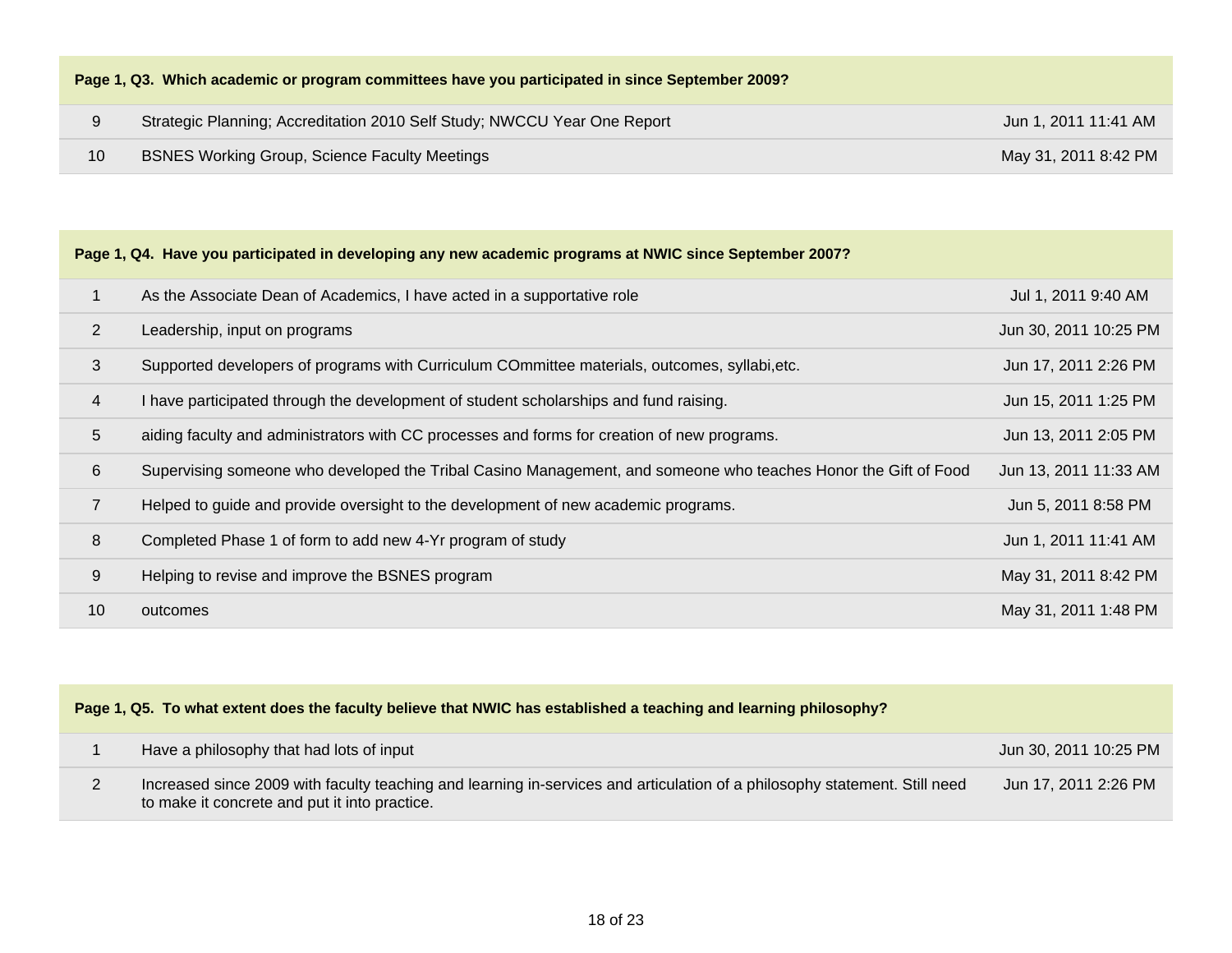|  |  |  | Page 1, Q5. To what extent does the faculty believe that NWIC has established a teaching and learning philosophy? |
|--|--|--|-------------------------------------------------------------------------------------------------------------------|
|--|--|--|-------------------------------------------------------------------------------------------------------------------|

| I have been out of the loop on this issue as my work is mostly fund raising. | Jun 15, 2011 1:25 PM |
|------------------------------------------------------------------------------|----------------------|
| We now have a draft T and L Philosophy statement                             | Jun 13, 2011 2:05 PM |

| Page 1, Q6. To what extent does the faculty believe that NWIC faculty and administration have a shared teaching and learning philosophy? |                                                                                                                                                             |                      |  |
|------------------------------------------------------------------------------------------------------------------------------------------|-------------------------------------------------------------------------------------------------------------------------------------------------------------|----------------------|--|
|                                                                                                                                          | Increased since 2009. Need more faculty/administration conversation about how to put the philosophy into practice.                                          | Jun 17, 2011 2:26 PM |  |
|                                                                                                                                          | I think an annual retreat of the faculty and administration working together on teaching and learning would help improve a<br>shared vision and philosophy. | Jun 15, 2011 1:25 PM |  |

| Page 1, Q7. To what extent does the administration believe that NWIC faculty and administration have a shared teaching and learning philosophy? |                                                                                                                                                 |                       |
|-------------------------------------------------------------------------------------------------------------------------------------------------|-------------------------------------------------------------------------------------------------------------------------------------------------|-----------------------|
|                                                                                                                                                 | I believe there has been significant progress because of outcomes development and academic discussions.                                         | Jun 30, 2011 10:25 PM |
| 2                                                                                                                                               | Need more faculty/administration dialogue with concrete results.                                                                                | Jun 17, 2011 2:26 PM  |
| 3                                                                                                                                               | Again, faculty and administration working together to come to a shored philosophy would greatly improve moving closer<br>to a shred philosophy. | Jun 15, 2011 1:25 PM  |
| 4                                                                                                                                               | The process of working on the Strategic Plan was a good exercise in the development of a shared teaching and learning<br>philosophy.            | May 31, 2011 4:01 PM  |

#### **Page 1, Q8. To what extent does the faculty see a connection between the implementation of the assessment plan and improving teaching and learning at NWIC?**

1 Faculty hear more connections between assessment and teaching and learning with the focus on program outcomes and assessment this past year. Jun 17, 2011 2:26 PM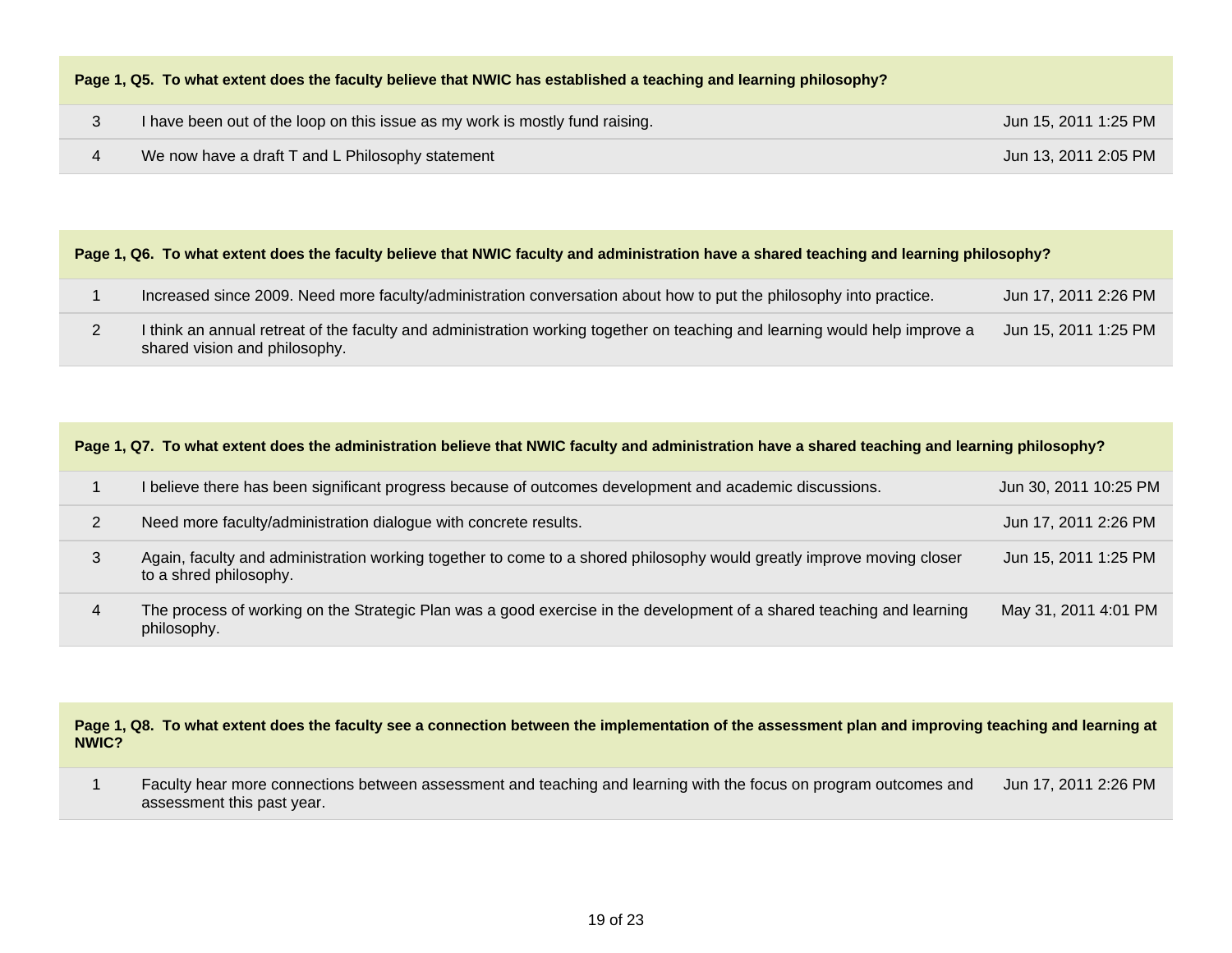**Page 1, Q8. To what extent does the faculty see a connection between the implementation of the assessment plan and improving teaching and learning at NWIC?**

2 Thate past 2 years of the T and L Initiative have helped bridge the gap between assessment and T and L. Jun 13, 2011 2:05 PM

| Page 1, Q9. To what extent does the faculty have access to the cultural knowledge and tools necessary to teach at NWIC? |                                                                                                                                                                                                                                                                   |                       |  |
|-------------------------------------------------------------------------------------------------------------------------|-------------------------------------------------------------------------------------------------------------------------------------------------------------------------------------------------------------------------------------------------------------------|-----------------------|--|
|                                                                                                                         | This has improved for longer serving faculty but needs deliberate effort to male connections for newer faculty.                                                                                                                                                   | Jun 30, 2011 10:25 PM |  |
| 2                                                                                                                       | There has been greater openness with specific usable cultural knowledge, such as dissemination of a bibliography. We<br>need ongoing and regular dialogue between CSI and all faculty on how to use those resources. That will require ongoing<br>trust building. | Jun 17, 2011 2:26 PM  |  |
| 3                                                                                                                       | Strengthening the utilization of the Coast Salish Institute as a resource of knowledge as it develops.                                                                                                                                                            | Jun 15, 2011 1:25 PM  |  |
| 4                                                                                                                       | It has improved in the past few years although faculty are still do not feel as as connected with the cultural resources as<br>they would like.                                                                                                                   | Jun 13, 2011 2:05 PM  |  |
| 5                                                                                                                       | depends on the individual                                                                                                                                                                                                                                         | Jun 3, 2011 3:51 PM   |  |
| 6                                                                                                                       | still no outcomes for these programs, science and native studies                                                                                                                                                                                                  | May 31, 2011 1:48 PM  |  |

| Page 1, Q10. To what extent does the faculty have access to the general teaching and learning knowledge and tools necessary to teach at NWIC? |                                                                                                                                  |                       |  |
|-----------------------------------------------------------------------------------------------------------------------------------------------|----------------------------------------------------------------------------------------------------------------------------------|-----------------------|--|
|                                                                                                                                               | The website toolkit and professional development activities are more relevant and useful as are the action research<br>projects. | Jun 30, 2011 10:25 PM |  |
| າ                                                                                                                                             | Increased during the past two years due to the Teaching and Learning Initiative.                                                 | Jun 17, 2011 2:26 PM  |  |
| 3                                                                                                                                             | Has improved in the past 2 years.                                                                                                | Jun 13, 2011 2:05 PM  |  |
| 4                                                                                                                                             | common understanding, language and definitions of indigenous knowledge and teaching                                              | May 31, 2011 1:48 PM  |  |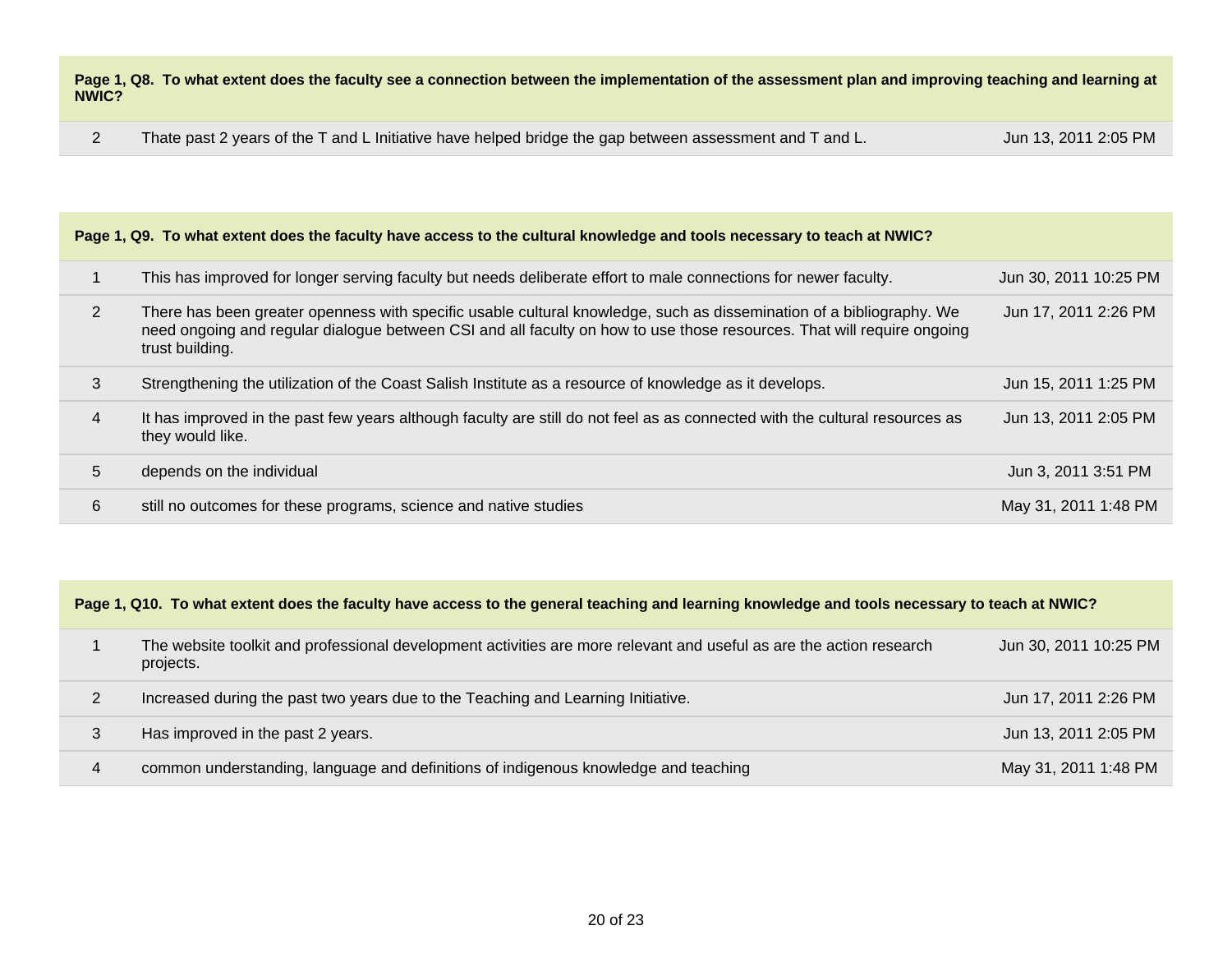| Page 1, Q11. To what extent does the faculty at NWIC believe that it is involved in teaching and learning decisions? |                                                                                                                                                                                                                                                                                                          |                      |  |
|----------------------------------------------------------------------------------------------------------------------|----------------------------------------------------------------------------------------------------------------------------------------------------------------------------------------------------------------------------------------------------------------------------------------------------------|----------------------|--|
|                                                                                                                      | I hear faculty participating more in discussion and decisions about teaching and learning decisions. Increased faculty<br>participation in Curriculum Committee meetings is evidence of increased participation. Faculty will have involvement as<br>the meaning of "shared governance" at NWIC unfolds. | Jun 17, 2011 2:26 PM |  |
|                                                                                                                      | I believe it is important to have clarity of how decisions are made and what went into the decisions.                                                                                                                                                                                                    | Jun 15, 2011 1:25 PM |  |
| 3                                                                                                                    | Communication and requests for input have improved. I hear this from many faculty.                                                                                                                                                                                                                       | Jun 13, 2011 2:05 PM |  |

| Page 1, Q12. To what extent do you feel confident in your skills in creating and implementing course assessments? Please answer this question from<br>your own perspective. |                                                                                                                                                                                                                                                                              |                       |
|-----------------------------------------------------------------------------------------------------------------------------------------------------------------------------|------------------------------------------------------------------------------------------------------------------------------------------------------------------------------------------------------------------------------------------------------------------------------|-----------------------|
|                                                                                                                                                                             | Updated Assessment Plan, an academic plan, updated NWIC outcomes that tie together NWIC mission and program and<br>course outcomes into a coherent process.                                                                                                                  | Jun 17, 2011 2:26 PM  |
| $\overline{2}$                                                                                                                                                              | Not being involved with course assessment in several years, I would first like an update of what our criteria is for<br>assessment and training for fresh new ideas. I would also like guidance on making cultural content and relevance a top<br>priority for every course. | Jun 15, 2011 1:25 PM  |
| 3                                                                                                                                                                           | I feel fortunte to have been very involved with the NWIC T and L assessment from its inception.                                                                                                                                                                              | Jun 13, 2011 2:05 PM  |
| 4                                                                                                                                                                           | I don't do that myself. I have staff who do.                                                                                                                                                                                                                                 | Jun 13, 2011 11:33 AM |
| 5                                                                                                                                                                           | I still ask individuals who I think have more experience by than I                                                                                                                                                                                                           | Jun 3, 2011 3:51 PM   |
| 6                                                                                                                                                                           | not applicable, I do not have a teaching assignment, however my office does provide assessment data                                                                                                                                                                          | Jun 1, 2011 11:41 AM  |
|                                                                                                                                                                             | I'm rusty and could learn more.                                                                                                                                                                                                                                              | May 31, 2011 4:01 PM  |

**Page 2, Q13. How much do you believe that each of the following factors influence faculty when developing course content?** 

**Please rate each factor from 1 to 5, where 1 means that the factor does not influence faculty at all up to 5, which means that the factor influences faculty greatly.** 

1 As an observer, I would say that there are always those that are on somewhat influenced by the above factors. some more, some less. It is difficult to rate all faculty in one group. Jun 15, 2011 1:39 PM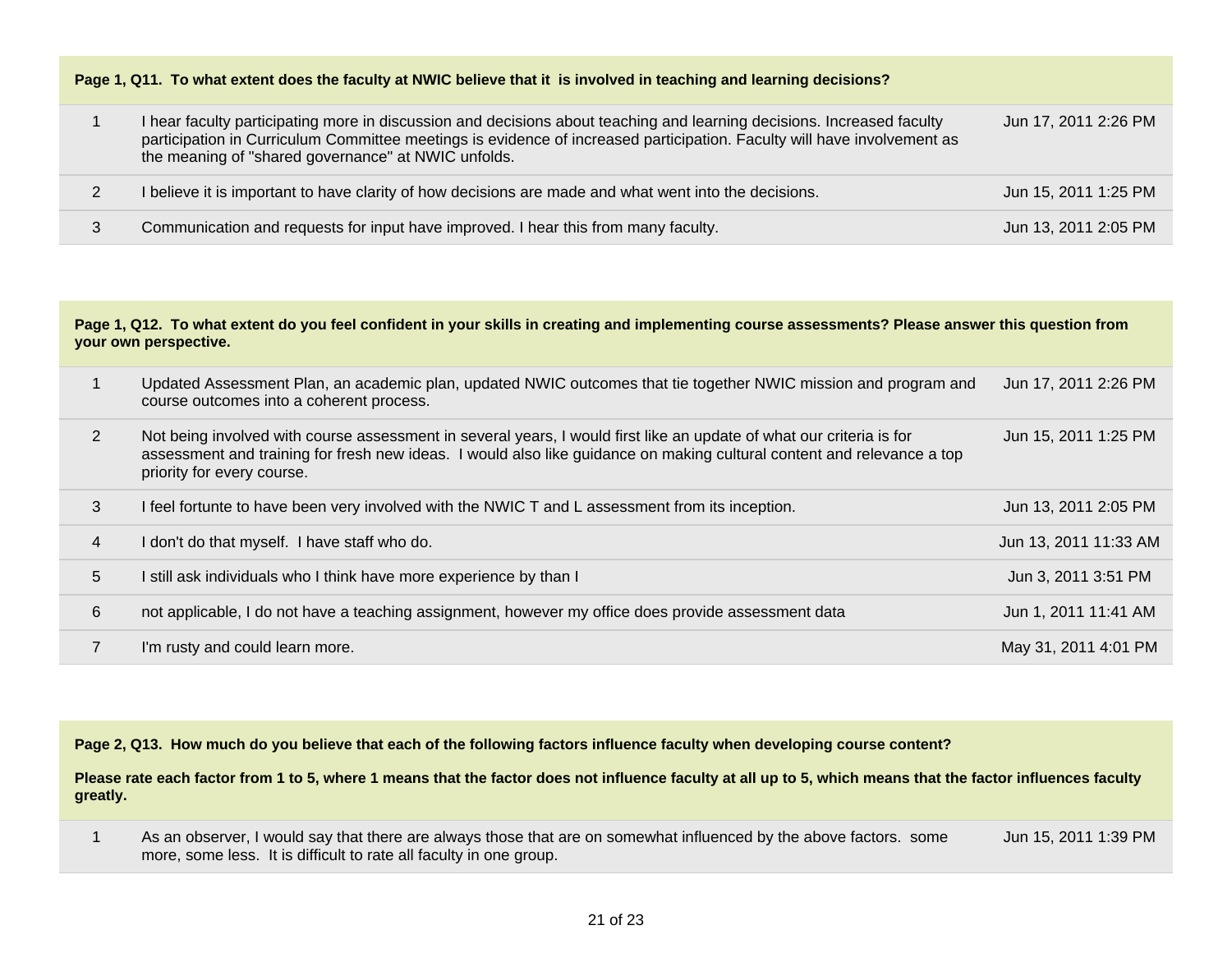**Page 2, Q13. How much do you believe that each of the following factors influence faculty when developing course content?** 

**Please rate each factor from 1 to 5, where 1 means that the factor does not influence faculty at all up to 5, which means that the factor influences faculty greatly.** 

2 I assume all of that but I really don't know. Jun 13, 2011 11:39 AM

**Page 2, Q14. How much do you believe that each of the following factors influence faculty when deciding what content to teach and what methods to use in teaching courses at NWIC? Please rate each factor from 1 to 5, where 1 means that the factor does not influence faculty at all up to 5, which means that ...** 1 Since program outcomes have only recently been developed for programs at NWIC and, for most programs, done so after the program and courses were developed, they don't have a strong influence on the program content YET. Jun 17, 2011 2:47 PM 2 The link between program outcomes and specific course teaching and assessment activities is still immature and will, hopefully, become stronger in the next few years. Jun 13, 2011 2:05 PM 3 Again - I assume that. Jun 13, 2011 11:39 AM

#### **Page 2, Q15. To what extent do you believe that each of the following factors influence faculty in finding out about and determining what native content to teach in courses?**

**Please rate each factor from 1 to 5, where 1 means that the factor does not influence faculty at all up to 5, which means that the f...**

|   | Discussions with other faculty. Using T and L website resources.                                                                                                                   | Jun 13, 2011 2:05 PM  |
|---|------------------------------------------------------------------------------------------------------------------------------------------------------------------------------------|-----------------------|
|   | Sometimes non-Native people have trouble when asking Native faculty and staff and community members. This may<br>keep them from asking again.                                      | Jun 13, 2011 11:39 AM |
|   | I really have no clue about this.                                                                                                                                                  | Jun 13, 2011 11:30 AM |
| 4 | the math teacher started a reading club to enhance his native understanding, but hardly anyone attends. But he is still<br>doing it-and looking for other ways to educate himself. | Jun 3, 2011 4:04 PM   |